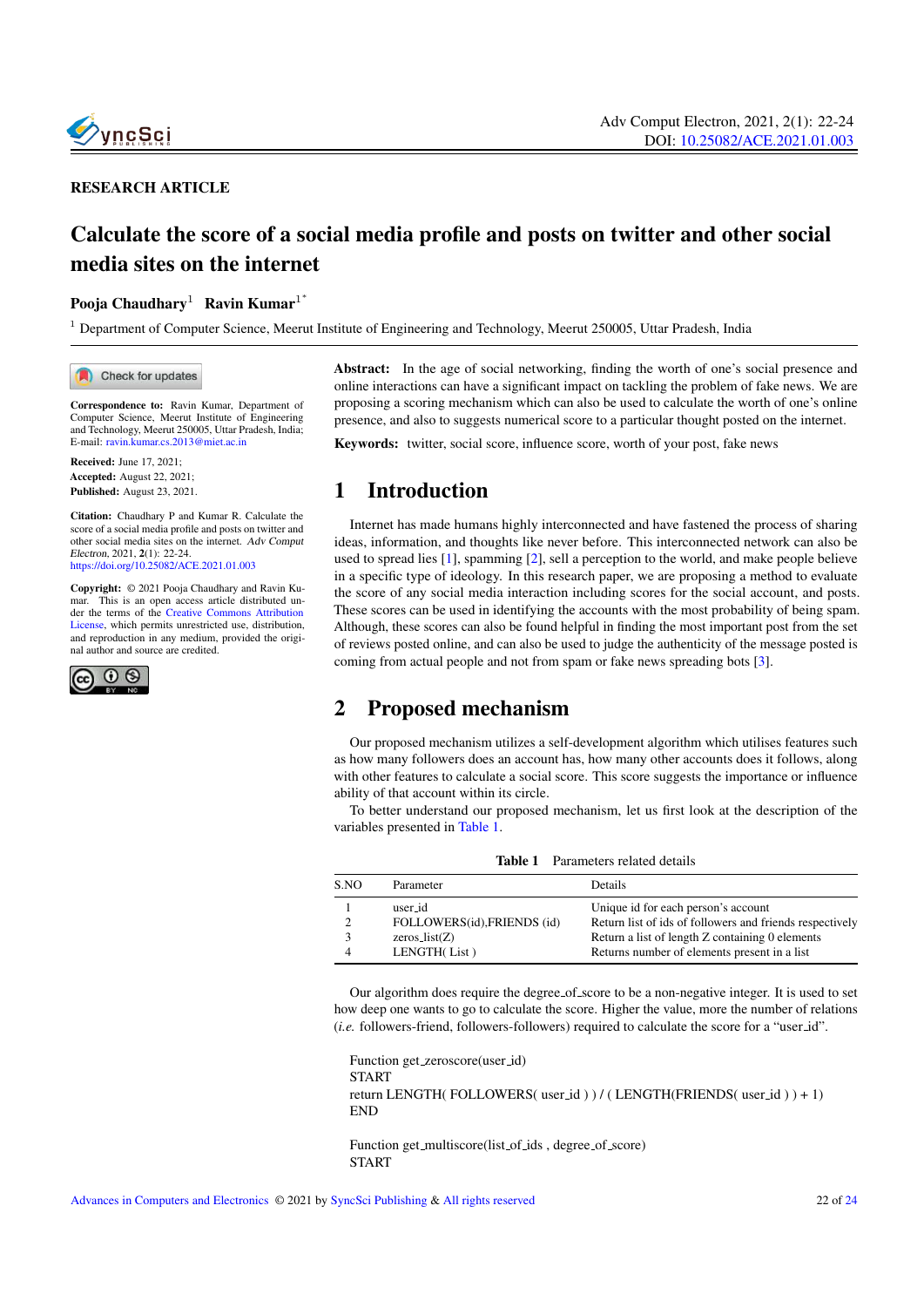```
IF degree of score == 1
  net\_score = 0FOR element id in list of ids
    net score = net score + get zeroscore(element id)
  net_score = net_score / LENGTH(list_of_ids)
  return net score
ELSE
  degree of score = degree of score - 1
  tmp_list = zeros_list(LENGTH (list_of_ids))FOR elem_idx in RANGE(0, LENGTH (list_of_ids))
    new_list\_ids = FOLLOWERS (list_of_ids [elem_idx])
    tmp_list [elem_idx] = get\_multiscore(new_list_ids, degree_of_score)fin\_val = 0FOR elem in tmp list
     fin_val = fin_val + elemfin_val = fin_val / LENGTH(tmp_list)return fin_val
END
Function get_score(user_id, degree_of_score)
START
IF degree of score \lt = 0
  return get zeroscore(user id)
ELSE
  list of ids = FOLLOWERS (user id)
  return get_multiscore(list_of_ids, degree_of_score)
END
Function Social_Score (user_id, degree_of_score)
START
  delta = get zeroscore(user id)
  score = get_score (user _id, degree of_score)
  return delta * score
END
```
To calculate the score for a person with id "user id" at the degree of "degree of score" we simply pass these parameters to the function Social Score.

 $Score = Social_score(user_id, degree_of_score)$ 

### 3 Working example

We have provided open-source code for calculating the social score [\[4\]](#page-2-4). We have also tested it on the twitter platform for the better analysis of our proposed algorithm. Due to the security reasons, we have changed the usernames in the results shown in [Table 2.](#page-1-0)

<span id="page-1-0"></span>

| Table 2<br>$\mu$ experimental data with degree of score $= 1$ |           |         |                         |
|---------------------------------------------------------------|-----------|---------|-------------------------|
| User_id                                                       | Followers | Friends | <b>Calculated Score</b> |
| ABC                                                           | 9.929     | 129     | 60.066                  |
| DEF                                                           | 0         | 1.000   | 0.000                   |
| <b>GHI</b>                                                    | 1,000     |         | 11.830                  |
| JKL                                                           | 55        | 21      | 0.966                   |
| <b>MNO</b>                                                    |           |         | 0.843                   |
| <b>PQR</b>                                                    | 4,200,000 | 2228    | 317.000                 |
| <b>STU</b>                                                    | 111       | 40      | 68.200                  |
| <b>VWX</b>                                                    | 100       | 100     | 0.043                   |
| YZA                                                           | 52        | 30      | 0.001                   |
| <b>BCD</b>                                                    | 16,000    | 96      | 185.720                 |
|                                                               |           |         |                         |

 $T$  Experimental data with degree of score  $T$ 

Higher the calculated score, higher the influence or importance of that user within its group or friend and follower circle. The proposed scoring mechanism can be also used to score a conversation by averaging the score of all the users who participated during the conversation.